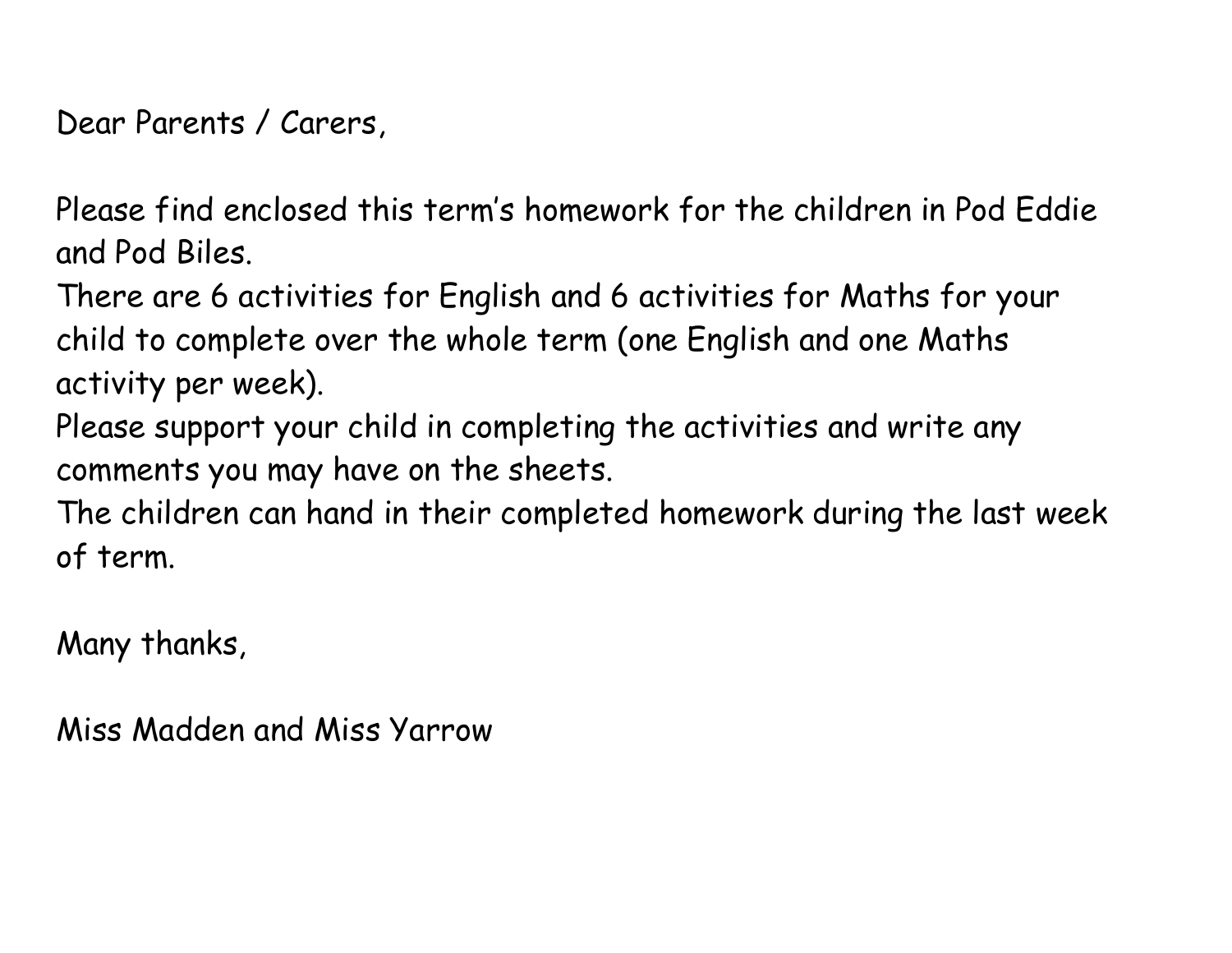#### **Homework - Term 1 2020 – Year 1**

| Week           | English                                                              | Parent comment |
|----------------|----------------------------------------------------------------------|----------------|
| 1              | Cut out the alphabet letters. Put it into the                        |                |
|                | correct order. Extra challenge: can you write                        |                |
|                | your name with the letters? Are there any extra<br>letters you need? |                |
| $\overline{c}$ | Rhyme time - together read through 'Little Miss                      |                |
|                | Muffet' (attached). Practice it to see if you can                    |                |
|                | learn the words by heart. Can your child                             |                |
|                | perform it to a friend or relative?                                  |                |
| 3              | Write out the alphabet in capital letters on the                     |                |
|                | back of this sheet.                                                  |                |
|                | Extra challenge - can you think of an animal for                     |                |
|                | each letter?                                                         |                |
| 4              | Rhyme time - together read through 'Hey Diddle                       |                |
|                | Diddle' (attached). Practice it to see if you can                    |                |
|                | learn the words by heart. Can your child                             |                |
|                | perform it to a friend or relative?                                  |                |
| 5              | Look at the picture of the boy. Use the words                        |                |
|                | given to label the main parts of the picture using                   |                |
|                | arrows.                                                              |                |
|                | Extra challenge - write a sentence about the                         |                |
|                | boy, remembering a full stop at the end and                          |                |
|                | capital at the beginning.                                            |                |
| 6              | Rhyme time - read through 'Doctor Foster'                            |                |
|                | (attached). Practice it together to see if you can                   |                |
|                | learn the words by heart. Can your child                             |                |
|                | perform it to a friend or relative?                                  |                |

**Please complete an activity each week with your child. Stickers for completed forms returned at the end of term. The children may be asked to perform the poems with their class mates.**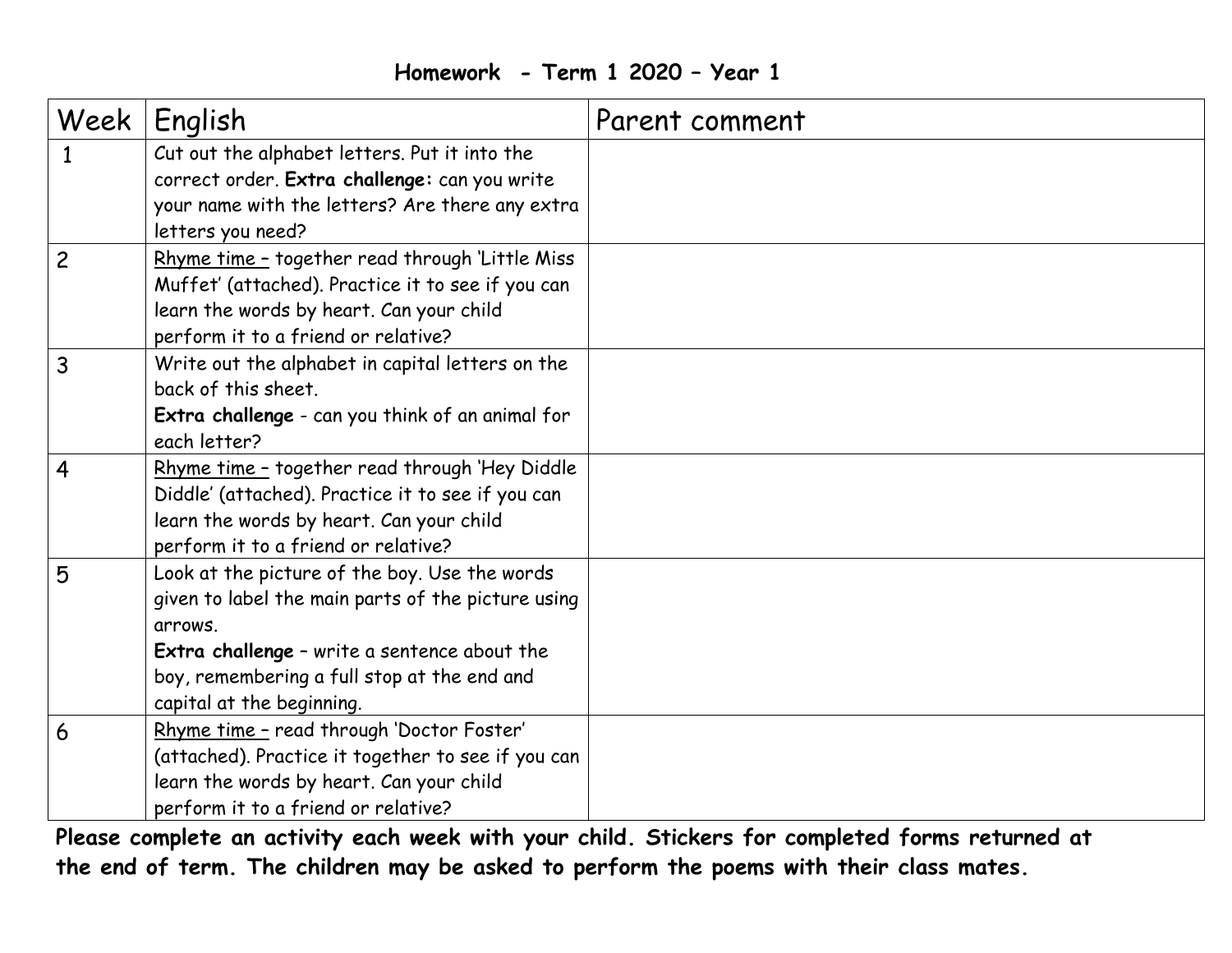| $\Omega$     | b        | $\mathsf C$ | d                 | $\boldsymbol{e}$ |
|--------------|----------|-------------|-------------------|------------------|
| f            | <u>g</u> | h           |                   |                  |
| $\mathsf{k}$ |          | m           | n                 | $\mathbf O$      |
| p            | Q        | r           | S                 |                  |
| U            |          | W           | $\bm{\mathsf{X}}$ |                  |
| Z            |          |             |                   |                  |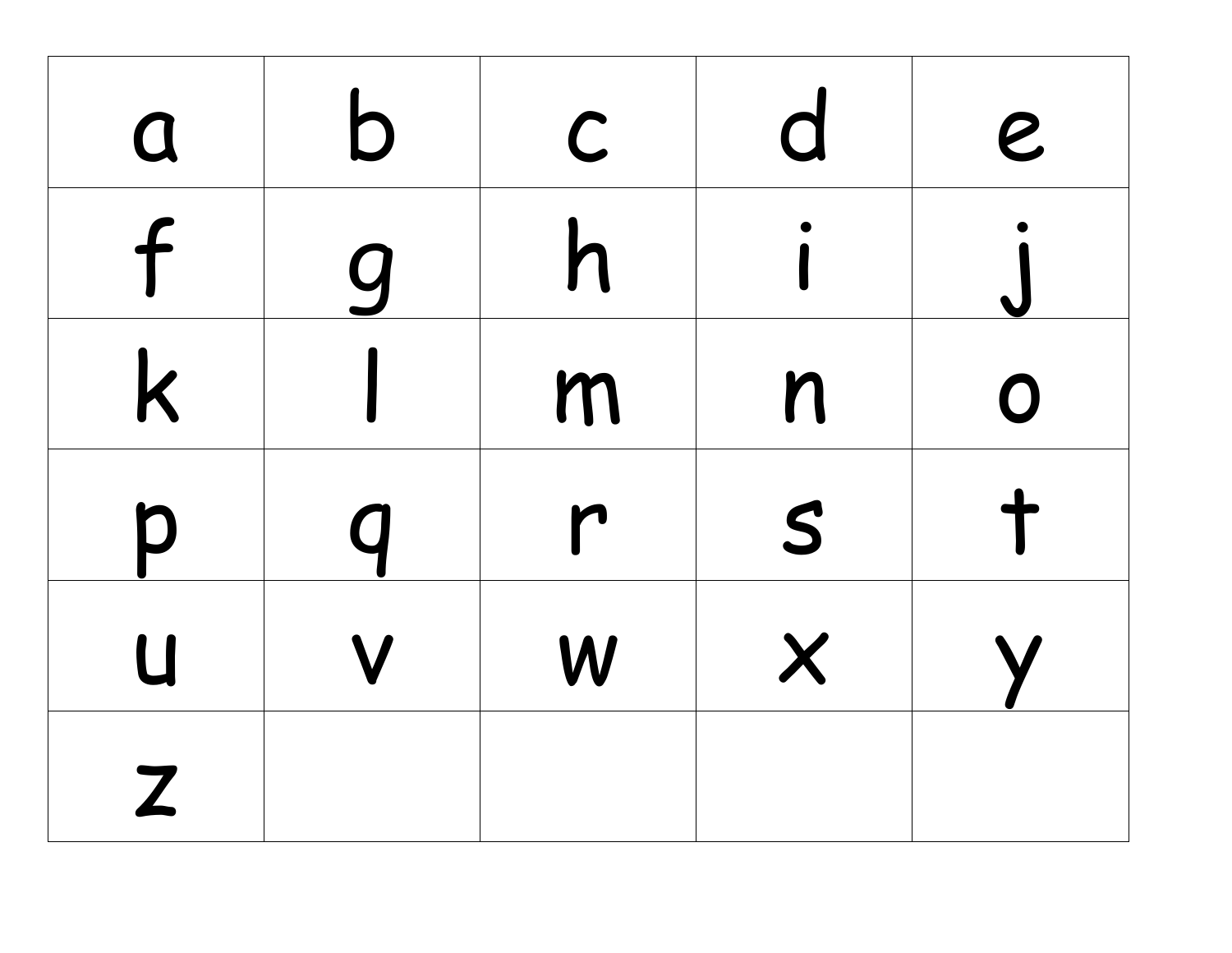Week 5



| head | foot | shoulder |
|------|------|----------|
| arm  | leq  | elbow    |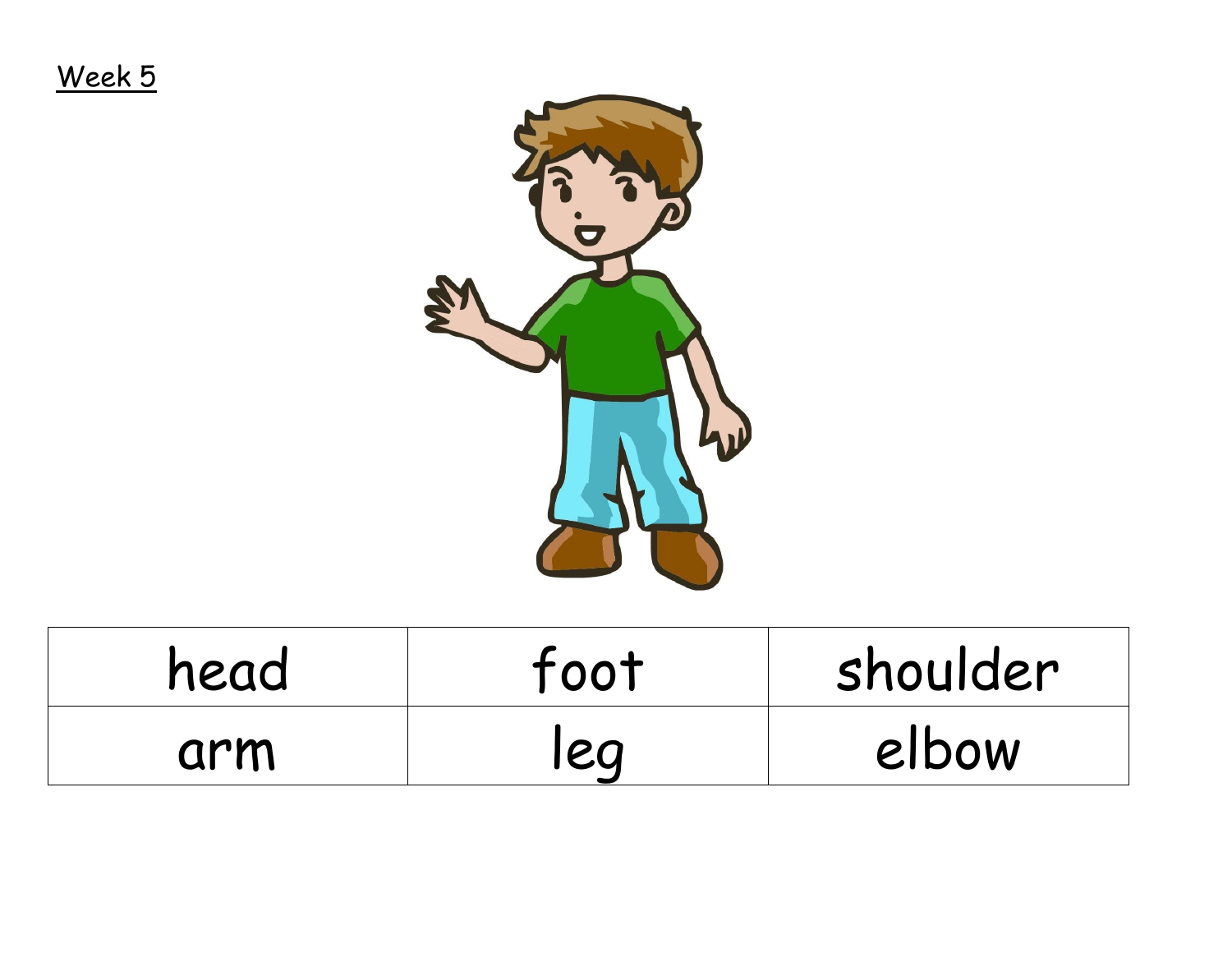# Little Miss Muffet

Little Miss Muffet Sat on a tuffet, Eating her curds and whey; Along came a spider, That sat down beside her And frightened Miss Muffet away!

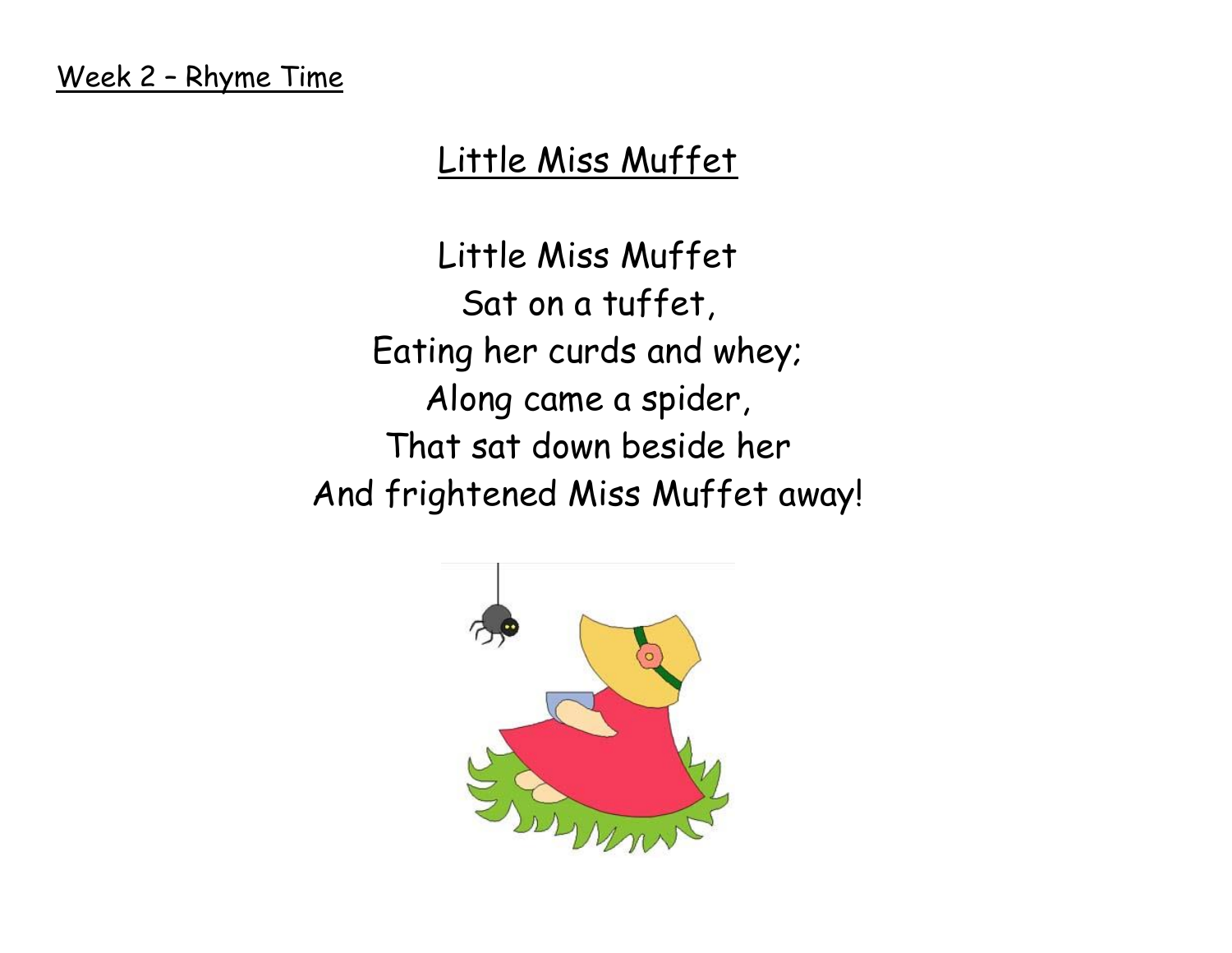Week 4 – Rhyme Time

### Hey Diddle Diddle

Hey diddle diddle The cat and the fiddle, The cow jumped over the moon; The little dog laughed To see such fun And the dish ran away with the spoon.

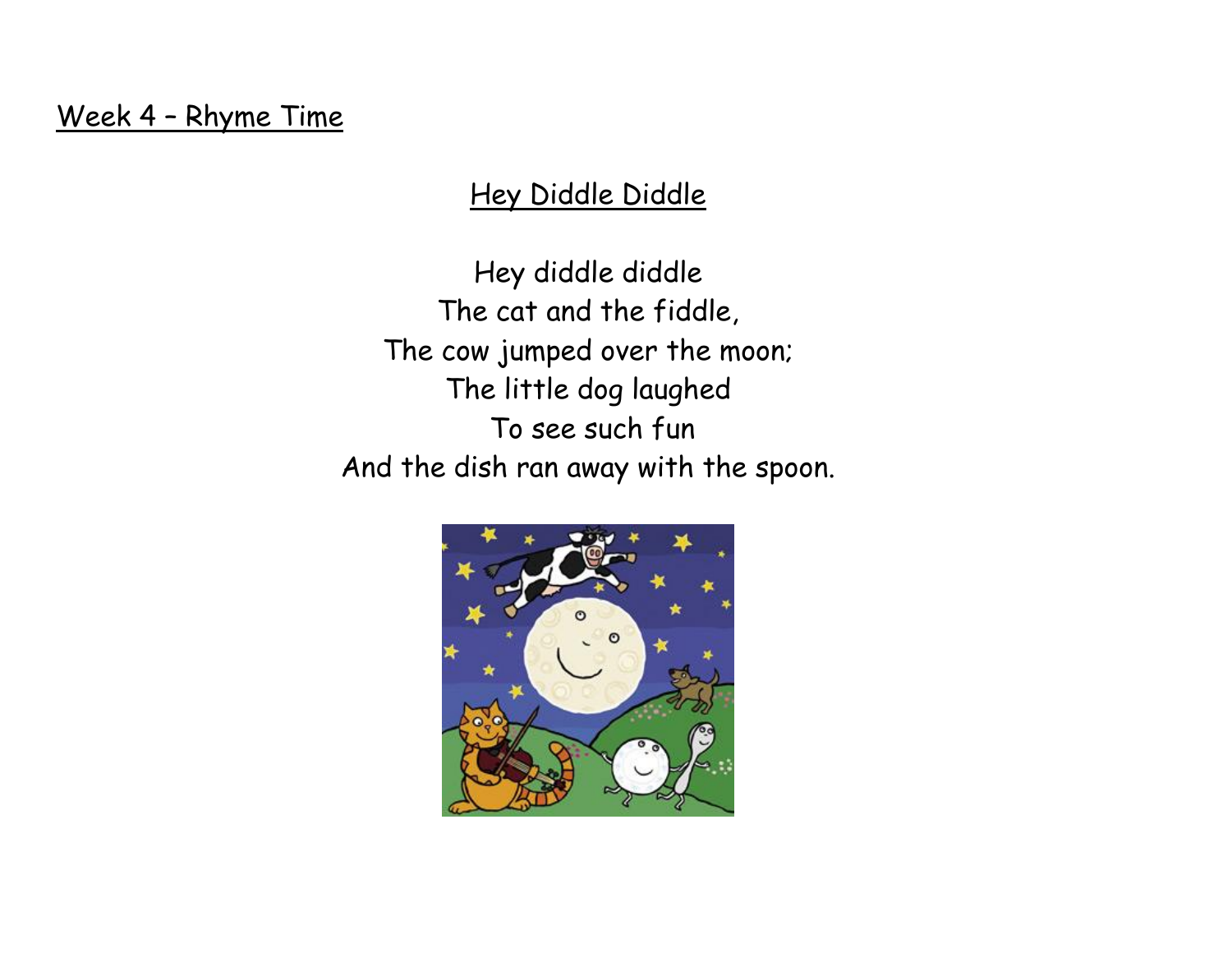### Week 6 – Rhyme Time

## Doctor Foster

Doctor Foster went to Gloucester In a shower of rain; He stepped in a puddle, Right up to his middle. And never went there again.

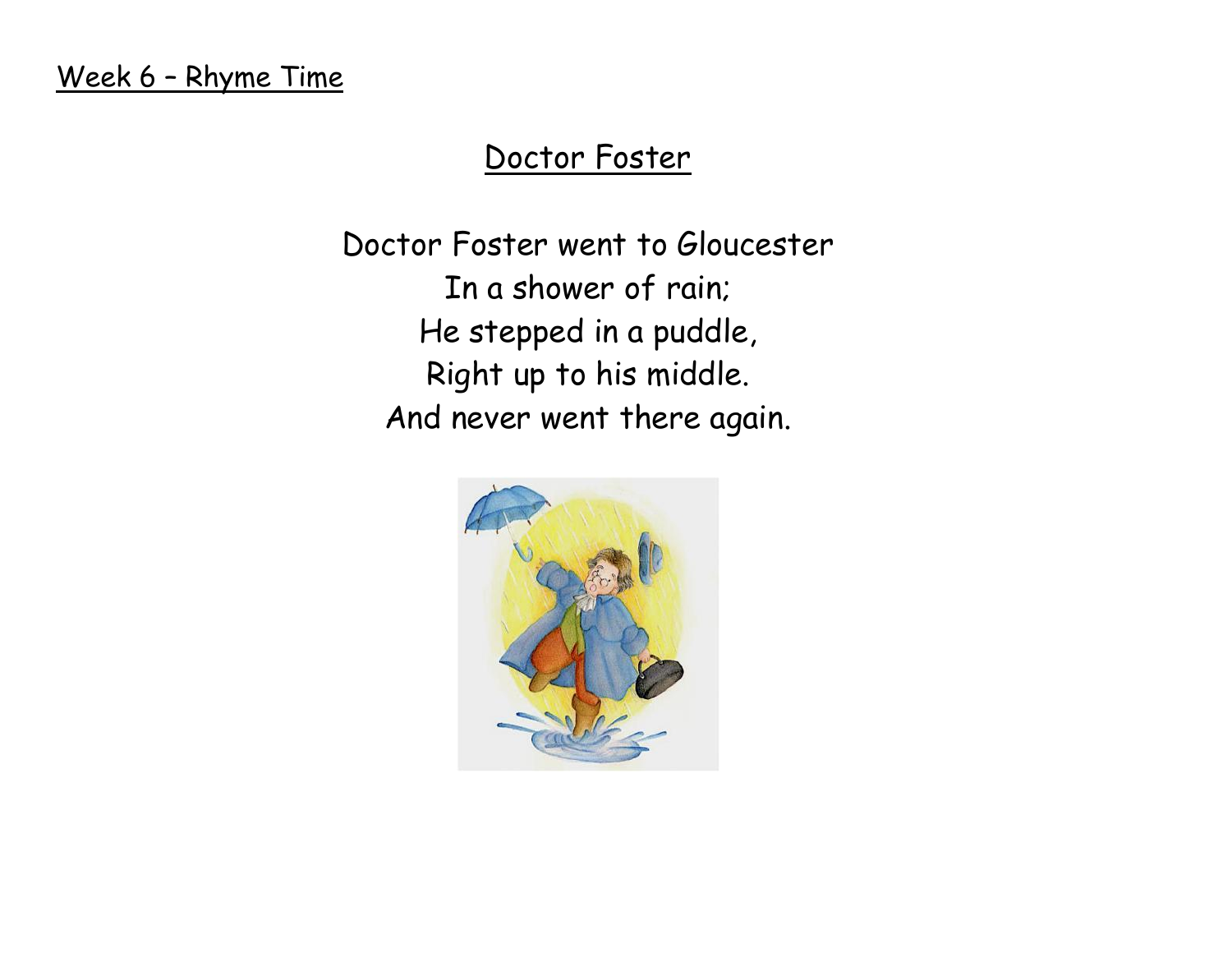### **Homework - Term 1 2020 – Year 1**

|                | Week   Maths - numbers.                                                                                                                                                                                                               | Parent comment |
|----------------|---------------------------------------------------------------------------------------------------------------------------------------------------------------------------------------------------------------------------------------|----------------|
| $\mathbf{1}$   | Write the numbers 1 - 10 on the extra sheet.<br>Cut them out. Choose only 4 of the numbers and<br>put them in order from smallest to largest.<br>$EXT$ - write numbers 11 - 20, cut out and<br>repeat activity above.                 |                |
| $\overline{c}$ | Using the numbers from last week, choose two<br>and add them together. Repeat with others.<br>EXT - find out which two numbers gave you<br>the largest answer.                                                                        |                |
| 3              | Using the numbers from week 1 again, choose a<br>large number and a small number. Write them as<br>a 'take away' question and find the answer.<br>Remember to start with the larger number!                                           |                |
| 4              | Estimating - grab a handful of coins, beads,<br>pencils etc. Can you 'estimate' (guess) how many<br>you have each time? Count to see how close you<br>were.                                                                           |                |
| 5              | Ask an adult to choose a number between 1 and<br>19. Can you say what is one more than that<br>number? Repeat for others.<br>EXT - can you say what is one less?                                                                      |                |
| 6              | The Maths Menace - on the attached worksheet,<br>write the numbers in their correct place on the<br>number grid / number line (begin with the numbers<br>up to 20).<br>EXT - can you continue filling in the numbers up<br>to the 60? |                |

**Please complete an activity each week with your child. Stickers for completed forms returned at the end of term**